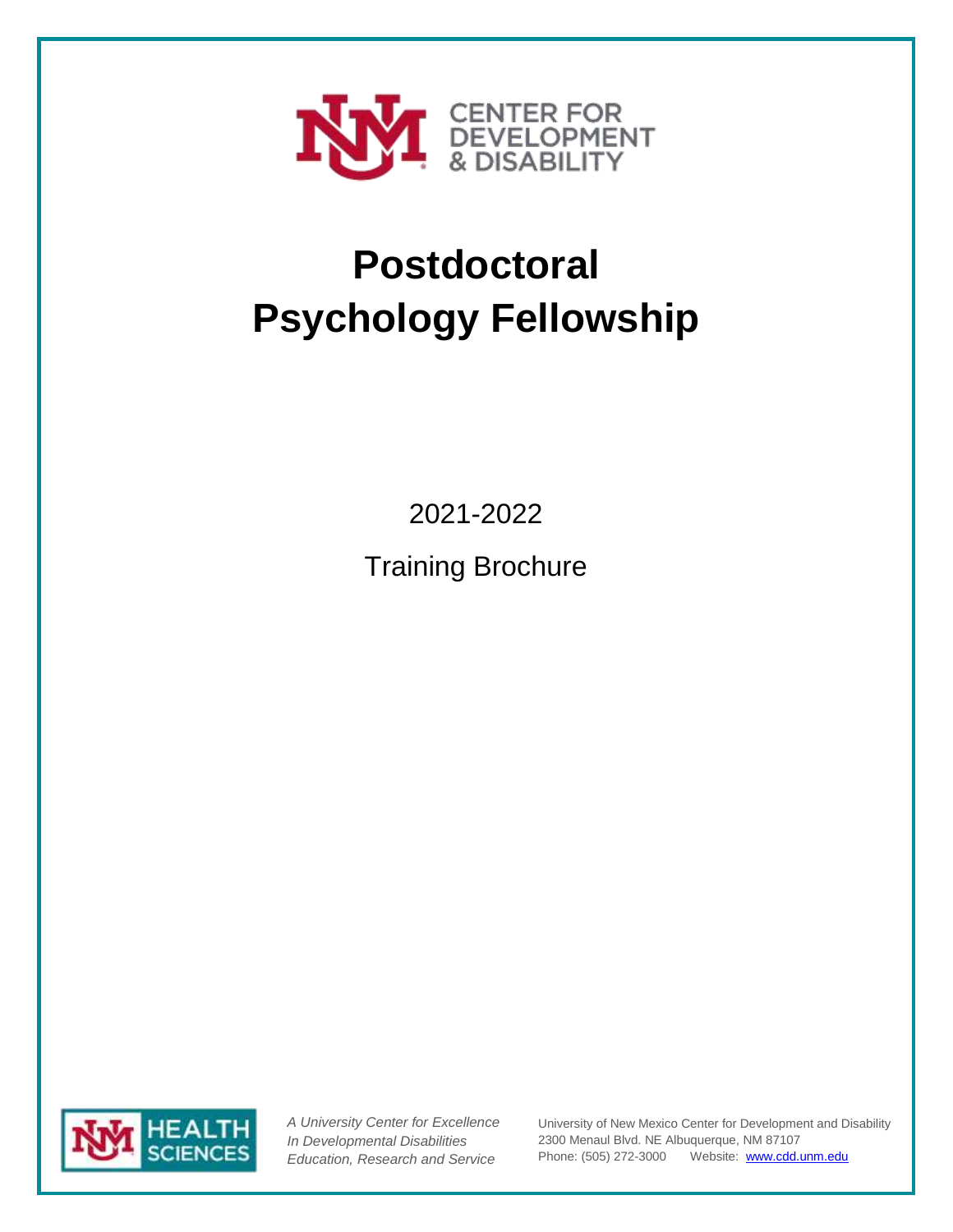# **CENTER FOR DEVELOPMENT AND DISABILITY**

**About the CDD**: The University of New Mexico (UNM) Center for Development and Disability (CDD) offers an advanced postdoctoral training program in Clinical Child Psychology. The CDD is a division within the Department of Pediatrics, at the University of New Mexico Health Sciences Center (HSC), and the UNM School of Medicine (SOM). The CDD is one of 67 University Centers for Excellence in Developmental Disabilities in Education, Research and Service (UCEDD's) in the country. The CDD is physically located in Albuquerque, New Mexico and serves all cities and counties in the state.

**About the Fellowship Training Program**: The CDD Postdoctoral Psychology Fellowship Program offers a unique training environment for postdoctoral psychology fellows who wish to advance their skills in a diverse, dynamic interdisciplinary setting. CDD faculty and staff range from psychologists, clinicians of many disciplines, medical providers, educators, researchers and self/family advocates. The CDD is the only UCEDD and the state's leader in service provision, advocacy and training around issues of disability across the lifespan. Given the cultural diversity of the state of New Mexico, fellows who train at the CDD have the opportunity to provide clinical services in an underserved, rural state with a diverse, minority population. The CDD has a breadth of clinical, training/consultation, research programs and initiatives. Fellows are encouraged to explore the extensive menu of rich opportunities available through the CDD and develop their niche of expertise.

# **Mission and Vision Statements**

The CDD Postdoctoral Psychology Fellowship Program shares the visions and the missions of the associated governing organizations including the Association of University Centers on Disability (AUCD), UNM HSC and UNM CDD.

**The AUCD** "envisions a future in which all people, including those living with developmental and other disabilities, are fully included, participating members of their communities. We see equitable access to supports and services that reflect the preferences and values of diverse communities and that lead to self-determination, independence, productivity, and a healthy and satisfying quality of life." More information about the AUCD and the UCEDD network can be found at [www.aucd.org/.](http://www.aucd.org/)

**The vision of the UNM HSC** is to "work with community partners to help New Mexico make more progress in health and health equity than any other state" and the mission is "to provide an opportunity for all New Mexicans to obtain an excellent education in the health sciences." See [http://hsc.unm.edu/about/mission.html.](http://hsc.unm.edu/about/mission.html)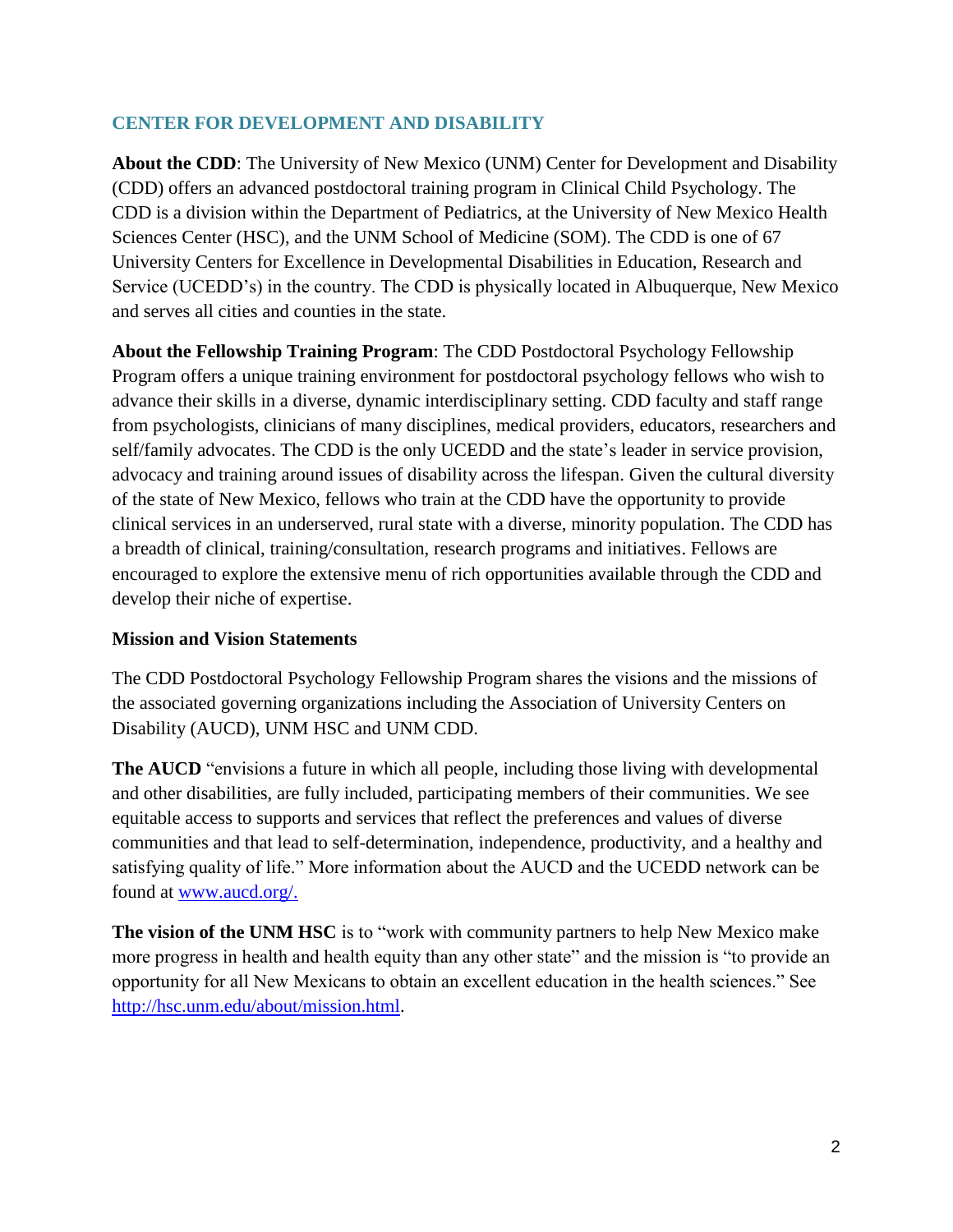**The CDD's mission** is "To advance exemplary services, research, education and policies to support the well-being of all New Mexicans". The CDD accomplishes this mission through innovative:

- Interdisciplinary training
- Dissemination of information
- Provision of exemplary direct service and technical assistance
- Applied research

For more information about the CDD's programs, services and initiatives, please visit the website at [http://www.cdd.unm.edu/.](http://www.cdd.unm.edu/)

# **COMMITMENT TO DIVERSITY, EQUITY AND INCLUSION**

"Founded in 1889, the University of New Mexico sits on the traditional homelands of the Pueblo of Sandia. The original peoples of New Mexico – Pueblo, Navajo, and Apache – since time immemorial, have deep connections to the land and have made significant contributions to the broader community statewide. We honor the land itself and those who remain stewards of this land throughout the generations and also acknowledge our committed relationship to Indigenous peoples. We gratefully recognize our history."

- University of New Mexico Land Acknowledgment

Our pledge as psychologists practicing in a state with rich cultural diversity is to serve our New Mexico community equitably. We provide family-centered care, view our clients through a cultural lens, and advocate for the underserved. We are committed to an inclusive training environment where we welcome diversity. As supervisors and trainees we strive for continuous self-awareness and responsiveness in the areas of diversity, equity and inclusion.

# **POSTDOCTORAL FELLOWSHIP PROGRAM OVERVIEW**

# **Philosophy of Training**

The CDD Postdoctoral Psychology Fellowship Program adheres to a developmental and scientific-practitioner model of training. The training program has a strong emphasis on interdisciplinary collaboration, cultural and linguistic rescponsiveness and leadership skills to function effectively as a psychologist within an academic health center. These skills will be demonstrated in an underserved, rural state with a diverse population. It is our hope to recruit fellows who would consider practicing in New Mexico once their fellowship training is complete.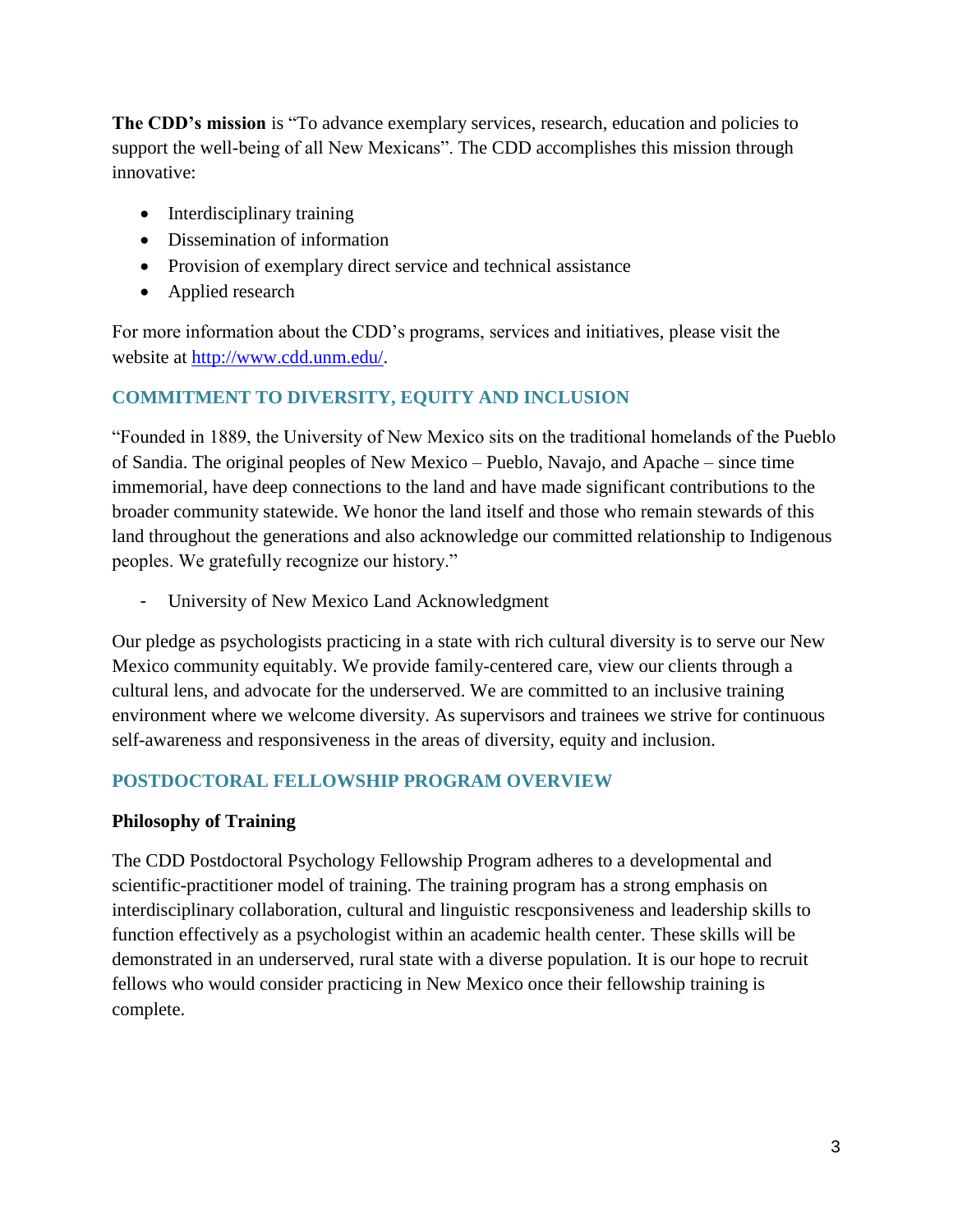# **Program Aim and Objectives**

The aim of the CDD Postdoctoral Psychology Fellowship program is to train fellows to advance their clinical and leadership skills in their specialty track. The fellowship program strives to provide comprehensive training for fellows to become psychologists with expertise in the respective specialty. The competency areas of training include the integration of science and practice, ethical and legal practice, individual and cultural diversity, professional values and attitudes, assessment and intervention and consultation and interdisciplinary skills. The program objectives are as follows:

- To provide training in brief or comprehensive diagnostic interdisciplinary assessment
- To conduct evidence-based, outpatient intervention for children and families
- To gain experience in consultation and interdisciplinary relationships/teaching
- To gain skills in professionalism and leadership
- To maintain up-to-date in research and participate in capstone projects related to specialty track

The CDD postdoctoral fellowship program is a **one year**, full-time (2000 hours) training experience, with the **option to apply to a second year** to enhance training and build upon leadership skills. Each fellow's clinical and training experiences are organized within their specialty track, together with participation within center-wide professional seminars, didactics, and training experiences.

The CDD's philosophy of training is to provide supervision based upon a developmental model. While it is not expected that fellows would have previous experience in the area of specialty, it is necessary that incoming fellows demonstrate general competencies for psychologists who have completed an internship. The first year of the CDD's fellowship provides the opportunity for fellows to refine their child clinical skills and establish a solid foundation in their specialty track. During the first year of training, fellows will train in established clinical programs under the direct supervision of licensed psychologists. They will complete assessment and intervention experiences that match with their interests. Didactic experiences will also be an important part of the first year, including participation in the New Mexico LEND program (see full description below). First year fellows may have some opportunity to participate in leadership and research activities as available.

By the end of the first year, it is expected that fellows will demonstrate all competencies (integration of science and practice, ethical and legal practice, individual and cultural diversity, professional values and attitudes, assessment and intervention and consultation and interdisciplinary skills) at a level of independence, which demonstrates readiness for licensure. At the end of the first year, the fellow should be functioning independently in clinical and training activities (under supervision) and demonstrate skills appropriate for an early career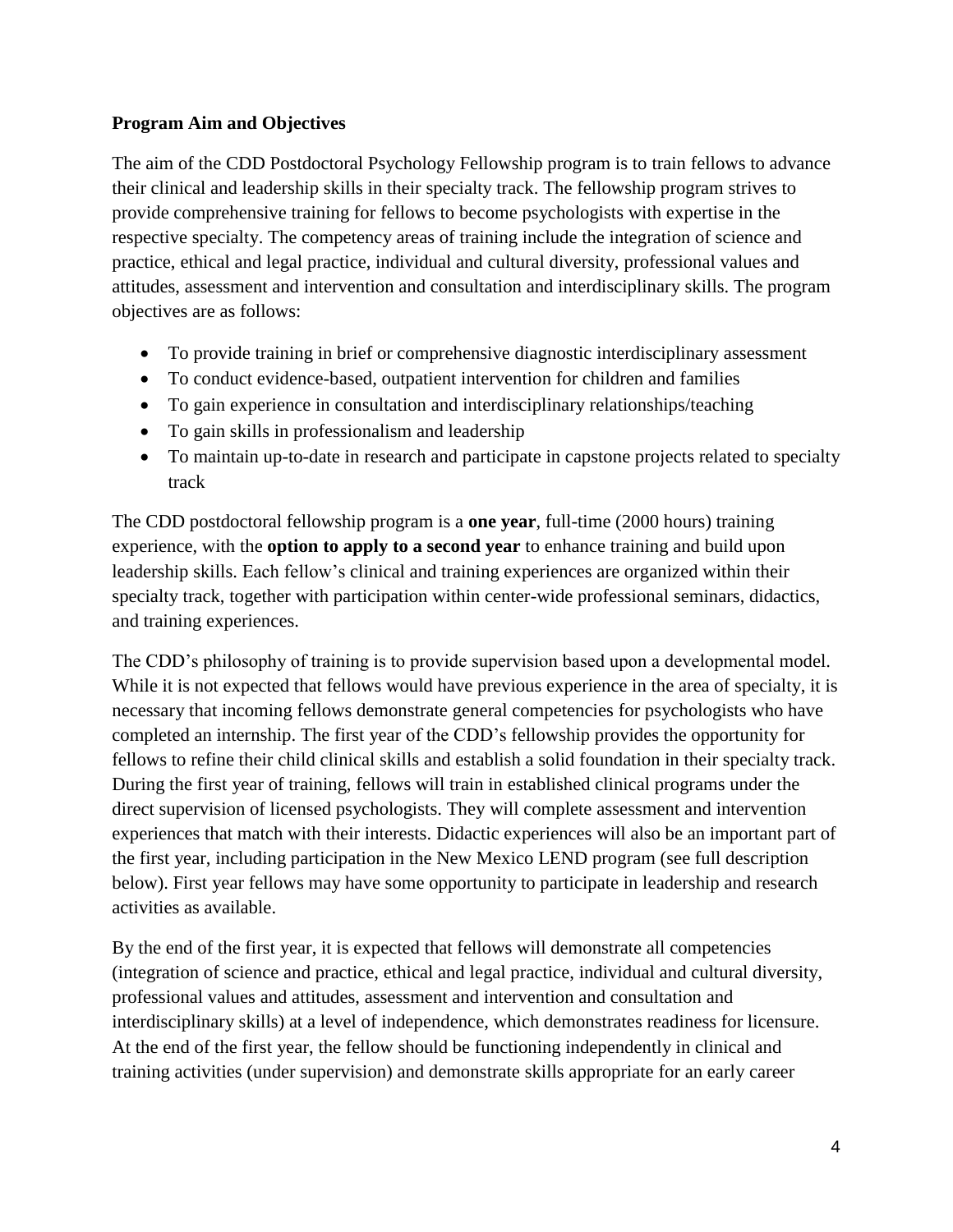psychologist in their specialty track. Support materials and time to study and take the Examination for Professional Practice in Psychology (EPPP) is provided. Training, clinical hours and supervision provided will meet the requirements for a supervised professional experience for licensure in the state of New Mexico provided successful completion of the first year.

Fellows must successfully complete the first year in *order to be invited to apply* for the second year of training. Fellows will be invited to apply for a second year of training by the 3<sup>rd</sup> quarter of the training year. In order to be considered for the second year, fellows must have not received an average score below a "3" in any competency area on the 3<sup>rd</sup> quarter Fellow Evaluation Form. The optional second year of training will provide the fellows with an opportunity to even further advance their clinical skills. Fellows will be expected to work independently in clinical services and supervision may be consultative. Fellows will also build upon leadership skills developed in the first year. For instance, the second year of training affords fellows to more deeply apply their clinical skills, develop or build upon clinical programs, and participate more fully in clinical and research initiatives. Additionally, the fellow may have the opportunity to supervise pre-doctoral interns in various assessment clinics. Supervision of supervision would also be provided to support the development of supervision skills. Support for conference attendance and presentations (e.g., paid fees and travel expenses) will be provided as part of the NM LEND program. An expectation of psychologists training in the second year is that they serve in leadership roles throughout the CDD and/or the state. This may include training and technical assistance, advocacy, partnership with communities and community leaders on building resources, development and delivery of clinical services, and/or improvement of systems of care for the children and families of New Mexico through education, research, and clinical service. Although licensure is not a requirement for the CDD's postdoctoral psychology fellowship, fellows are strongly encouraged to become licensed by the middle of end of the first year. Fellows may continue to receive support for licensure in the state of New Mexico (e.g., study materials, study groups, and guidance). The advantage of the second year of training is to provide the fellow with a competitive edge for the work force and/or application to faculty positions within the CDD.

New Mexico has a diverse cultural and geographic composition and while the majority of clinical activities, supervision, and didactics occur at the CDD, there is an expectation for instate travel several days per month. The amount of travel varies upon individual program needs.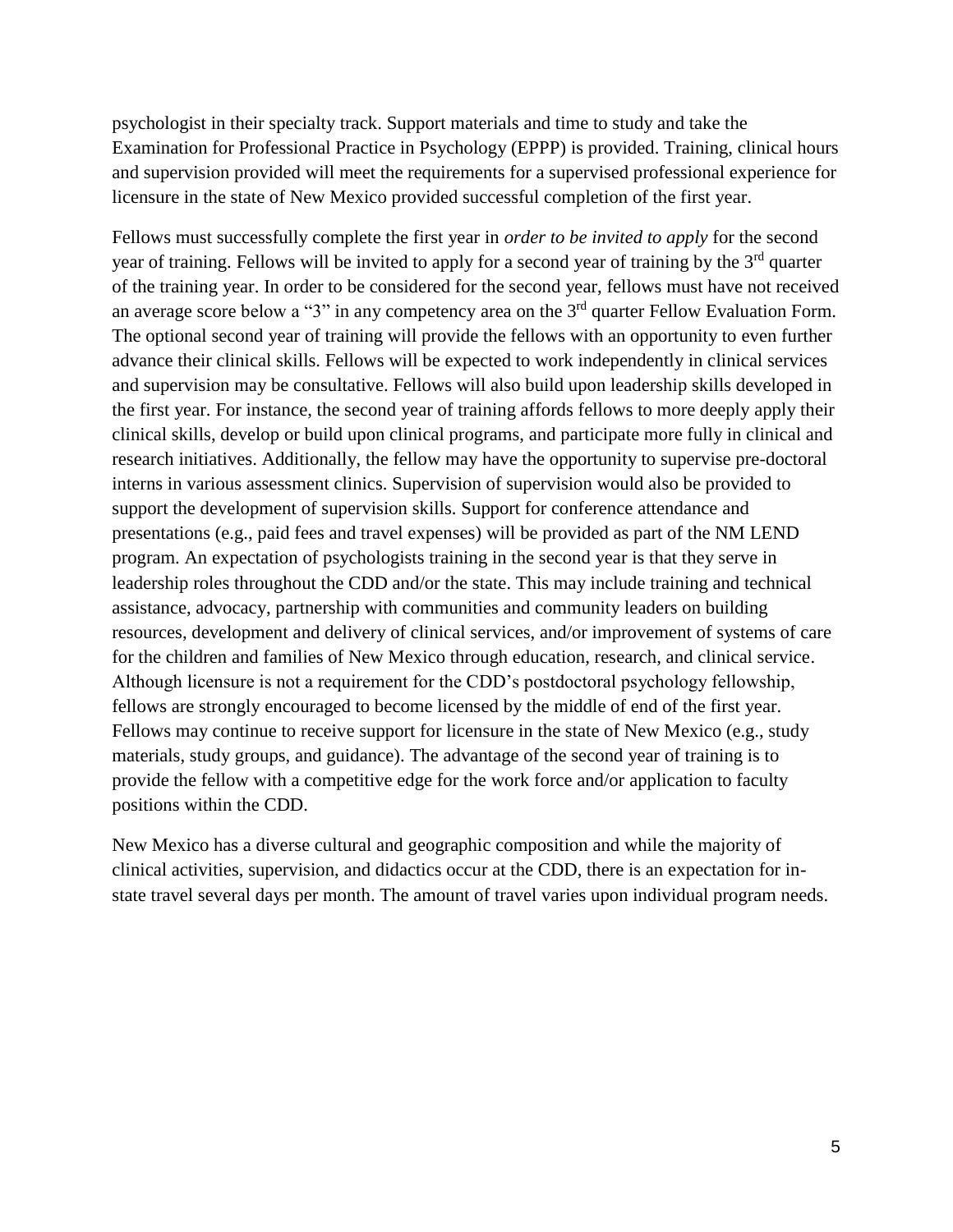## **SPECIALTY TRACKS**

Each training year, the CDD offers opportunities for training in specialty areas dependent on funding. Each specialty track offers advanced training in interdisciplinary practice and cultural competence. The fellowship program prepares psychologists to collaborate with communities in New Mexico to build and improve systems of care in the particular specialty track. This training occurs within the context of an academic health center. For the 2022 training year, we will offer training in the following areas.

# *1. Autism Spectrum Disorder*

The postdoctoral psychology fellowship in Autism Spectrum Disorder (ASD) at the University of New Mexico (UNM) Center for Development and Disability (CDD) is designed to provide a specialized training experience in a range of evidence based and best practice clinical services to children who have ASD, their families, and community providers.

## **Major Activities Description**

The ASD Track fellow will spend most of their time providing services in the Autism and Other Developmental Disabilities (AODD) Division, which is one of the many divisions at the CDD. During the first year of the fellowship, the core clinical activities will be primarily in the Assessment and Intervention Autism Spectrum Clinics. Their time will be split between conducting interdisciplinary assessments, parent coaching, parent-mediated intervention, or group intervention, didactics and potentially research project. During the second year of training, the fellow's activities can vary depending on the fellow's interests, leadership skills and availability to research. Each year, the fellow's individual experience and time allotted between activities will vary according to their supervision plan, which is created in conjunction with the fellow, the training director, and primary supervisors, based upon each fellow's skills, interests, and learning goals. The following descriptions comprise the majority of the experiences offered within the Autism Spectrum Disorder fellowship. Core experiences in assessment and intervention will be selected from the following range of options:

## **Assessment**

# *Autism Spectrum Evaluation Clinic (ASEC)*

The Autism Spectrum Evaluation Clinic (ASEC) specializes in interdisciplinary, evidence-based evaluation of children suspected of having ASD. The clinic receives referrals from pediatricians, school personnel, mental health providers, and families from across the state of New Mexico. Various clinic models are used in ASEC, including the use of telehealth evaluations. Evaluation teams typically can be comprised of a psychologist, speech/language pathologist and/or social worker. Most of the clinics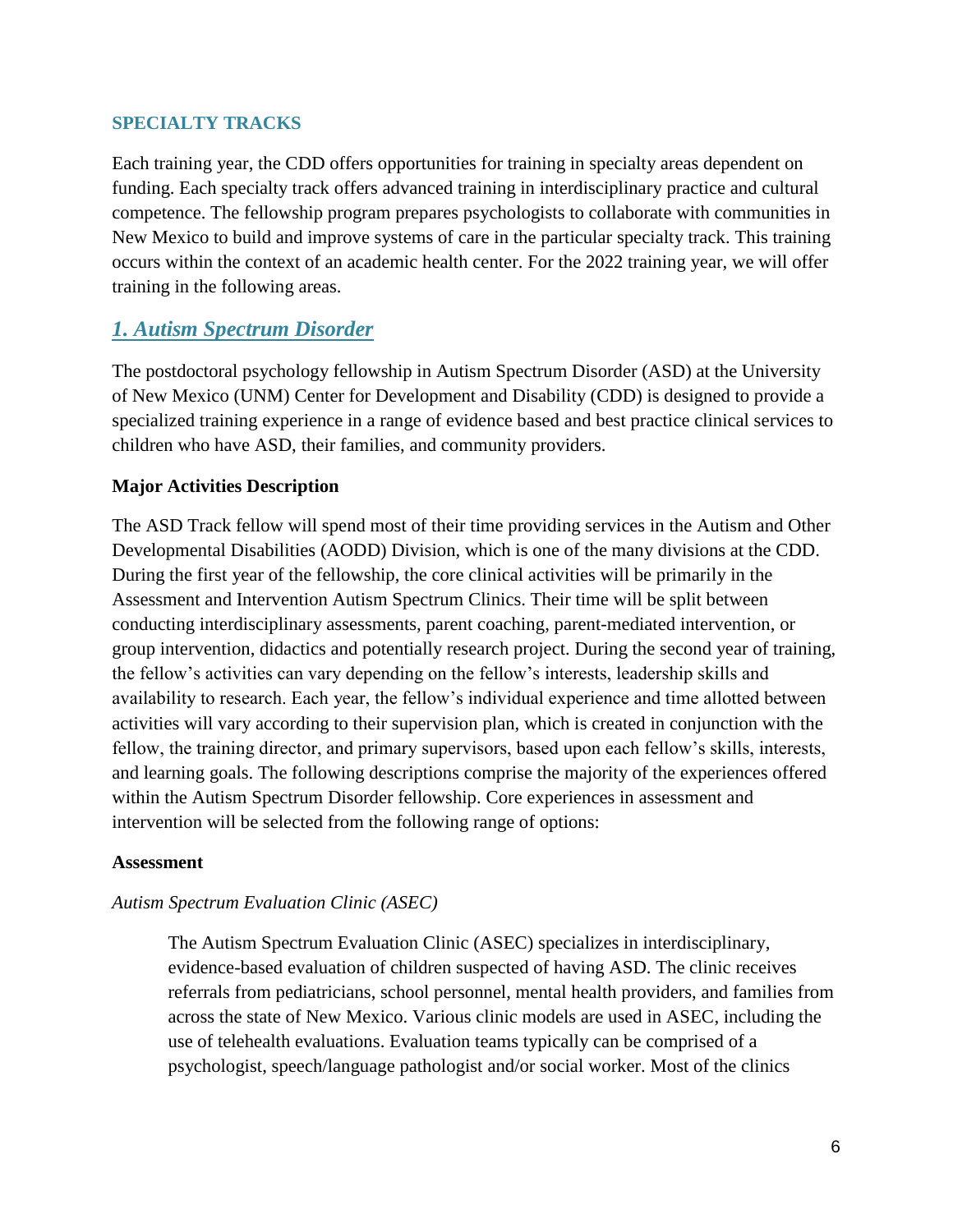consist of a comprehensive assessment battery including a clinical interview (typically via telehealth), cognitive, language, behavior and adaptive functioning measures and the *Autism Diagnostic Observation Schedule, Second Edition (ADOS-2)*. Feedback sessions are held via telehealth within a week of the evaluation appointment. Each family subsequently receives a written report that details test results, diagnostic impressions, and recommendations. The age range for this clinic is 3 years and above, yet a high number of referrals are young children. There may be opportunity to participate in adult evaluations. Participation in this clinic is mandatory (at least one day per week) for the first year of fellowship.

The ASEC also conducts a set number of outreach clinics in different locations across the state per year, pending COVID-19 restrictions. Outreach clinics typically occur in rural, underserved communities. Outreach clinics are available to fellows to gain experience in providing services to rural communities with limited access to resources and apply cultural and linguistic competencies. All travel will be in UNM vehicle at no cost to the fellow. Many locations involve driving long distances and have early departure and late return times.

The fellow will use best practice assessment procedures for making a diagnosis of ASD, including assessment of frequently diagnosed comorbid conditions: developmental delay/intellectual disability; anxiety, depressive, and behavior disorders; speech/language disorder, impact of abuse/neglect and prenatal drug exposure. The fellow will gain Fweexperience with assessing other medical, genetic, neurodevelopmental disorders, and frequently occurring issues (such as sleep and feeding problems) for children with ASD. Training will include clinical interviewing specific to ASD. Emphasis is placed upon learning how to reliably administer, interpret, and convey the results of the various modules of *ADOS-2*, and cognitive and behavioral assessment measures. The fellow will be expected to integrate and interpret test results, diagnostic impressions and recommendations in a family-friendly integrated report. The fellow will learn to function effectively as a psychologist within an interdisciplinary team. This experience will provide an increased understanding of serving diverse, rural and underserved communities.

#### *Early Childhood Evaluation Program (ECEP)*

The Early Childhood Evaluation Program (ECEP) specializes in interdisciplinary comprehensive evaluations for children 36 months of age and under. Evaluations often focus on autism diagnostics, however children can be referred for a range of developmental concerns. Typically, a child referred by their early intervention agency or primary care provider will receive a caregiver interview, developmental assessment, adaptive behavior interview, and the *ADOS-2* with a licensed psychologist and speech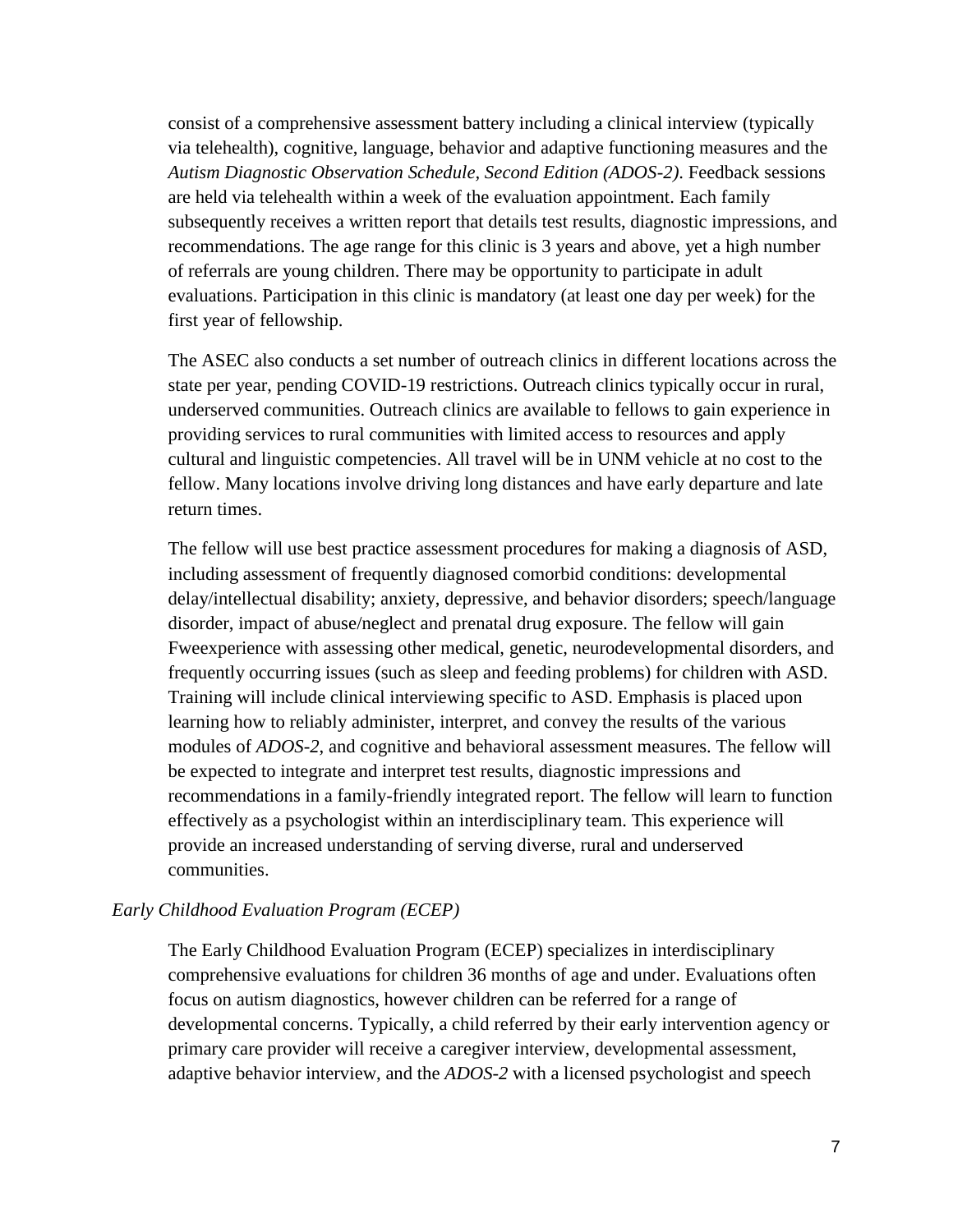and language consultation with a speech and language pathologist. Depending on a child's needs, medical providers and motor therapists are often involved in evaluations. A brief integrated report is also provided to families after the clinic. The ECEP clinic is an option for fellows wishing to develop their skills conducting evaluations with young toddlers, including the use of the Toddler Module of the *ADOS-2* or the Tele-ASD-Peds (TAP) for telehealth evaluations.

#### *Bilingual Clinics*

Bilingual (English and Spanish) comprehensive interdisciplinary evaluations are conducted within the context of ASEC and the ECEP clinics. The interdisciplinary clinic includes a bilingual psychologist and a bilingual speech/language pathologist. The team uses culturally appropriate assessment batteries for evaluation of children suspected of having ASD and who are exposed to a bilingual environment. Clinicians administer and interpret bilingual speech and language measures, non-verbal cognitive assessments, the *ADOS-2* in Spanish, Spanish-language behavior questionnaires, and adaptive behavior measures. A certified language interpreter may assists with the clinical interview if necessary and the family receives feedback in their preferred language. The fellow is expected to contribute to case conceptualization with a consideration of the culturally and linguistically diverse issues in addition to the use of evidence-based practice evaluation of ASD in bilingual populations. Fellows participating in this clinic should have fluency in the Spanish language, but no prior clinical experience in Spanish is necessary.

#### *Neurocognitive Assessment Clinic (NCAC)*

The Neurocognitive Assessment Clinic (NCAC) provides neuropsychological evaluations for cognitive, achievement, processing attention, learning and memory to clarify levels of functioning and make recommendations for support, interventions, services and resources. Second year fellows wishing to broaden their experience with a diverse neurodevelopmental population (aside from ASD) may benefit from this clinic as supervision is available.

#### *Supports and Assessment for Feeding and Eating (SAFE)*

The NM SAFE pediatric clinic provides interdisciplinary evaluations for infants and children who may have a variety of challenges with feeding. This clinic is currently only available for observation and consultation.

#### *Prenatal Exposures Clinic*

The Prenatal Exposures Clinic provides diagnostic and consultation services for individuals aged birth through 21 years who have a history of prenatal exposure to alcohol and/or other substances. The multidisciplinary team includes medicine,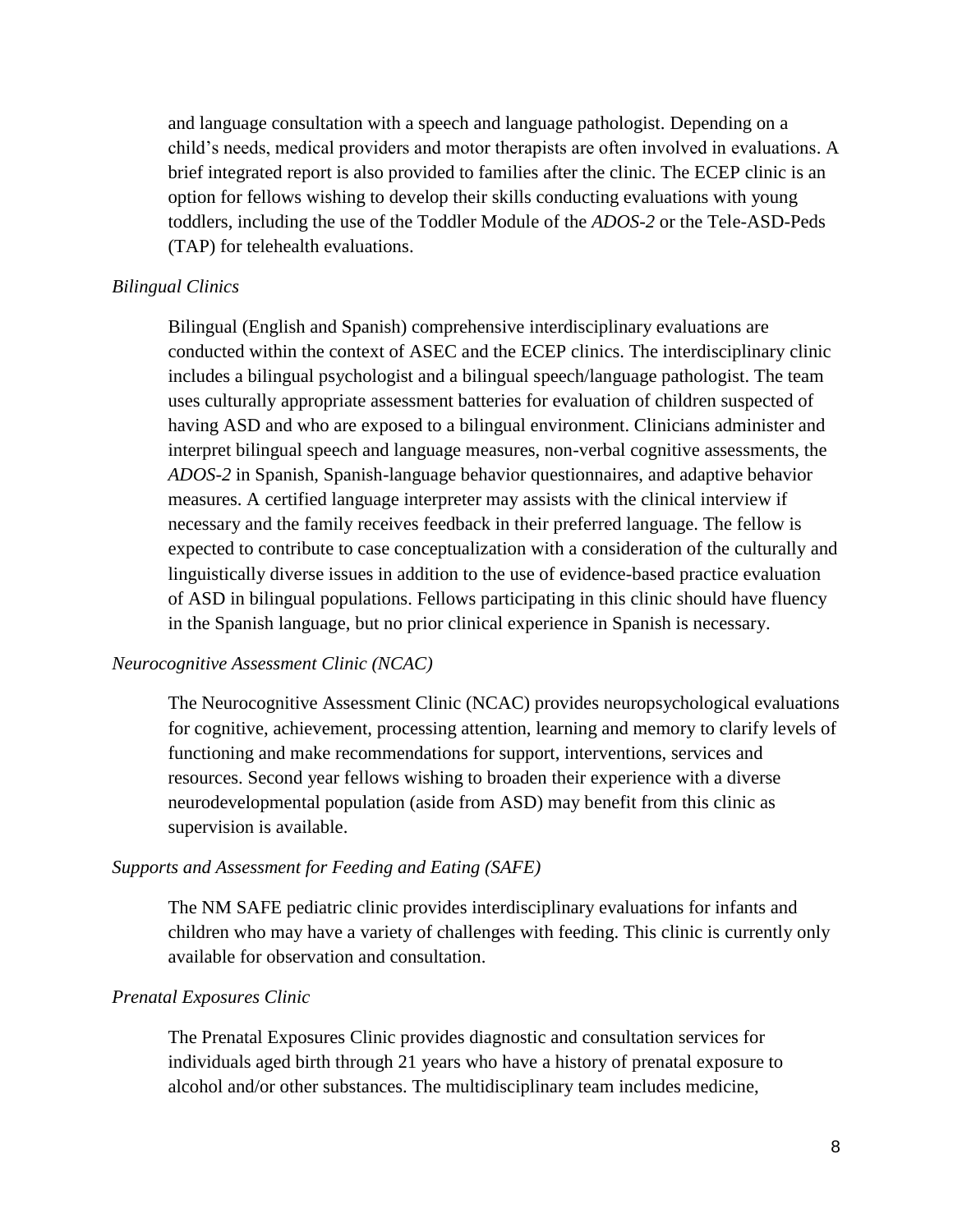neuropsychology, psychology, occupational therapy, and social work. Diagnostic evaluations are focused on determining the presence of a Fetal Alcohol Spectrum Disorder when prenatal alcohol exposure is suspected or confirmed. Assessment encompasses developmental, intellectual, academic, sensorimotor, adaptive behavior, and social emotional functioning along with a physical examination of growth and dysmorphology. Team members also provide consultative services via in-service trainings around the state and attendance at Individual Education Program meetings.

#### **Intervention**

#### *ASD and Anxiety Disorders Program*

The ASD and Anxiety Disorders Program specializes in the evaluation and evidencebased treatment of children and adolescents between the ages of 6-18 with co-morbid diagnoses of ASD and Obsessive-Compulsive Disorders, Anxiety Disorders (e.g., Separation Anxiety Disorder, Social Phobia, Generalized Anxiety Disorder), Tic Disorders, and/or Habit Disorders. Treatment is manual guided, relatively brief, largely based upon cognitive and behavioral principles to reduce anxiety, and includes parent training throughout intervention. Both group and individual treatment modalities may be offered. The fellow conducts intake sessions and/or brief assessments to determine the eligibility of clients for the program. The primary modality of treatment is based on the *Facing Your Fears* program, developed by clinicians and researchers at JFK Partners, a program of the University of Colorado School of Medicine. The ASD track fellow will be expected to participate in at least one 14 week group therapy session per year. They may carry an individual caseload based on program need and interest.

#### *Parent Home Training Program*

The Parent Home Training (PHT) program is a no-cost, short-term educational program for parents and/or caregivers of children with ASD through five years old. The program provides individualized in-home and/ or telehealth consultations to families throughout the state of New Mexico. The program is staffed by consultants in a variety of disciplines such as speech-language pathologists, occupational therapists, special education, and behavioral health providers. Consultants provide direct coaching to assist families to learn evidence-based strategies and integrate techniques into daily interactions with their children. The PHT model provides caregiver coaching rather than direct therapy for the child in order to promote the parent-child relationship. The fellow will participate in PHT to gain experience in parent coaching. They will carry their own caseload (2-6 cases depending on level of commitment and travel schedules) and work with families individually or with other team members. In-state travel is required. This experience provides in-depth experience in working with culturally diverse, rural and underserved communities.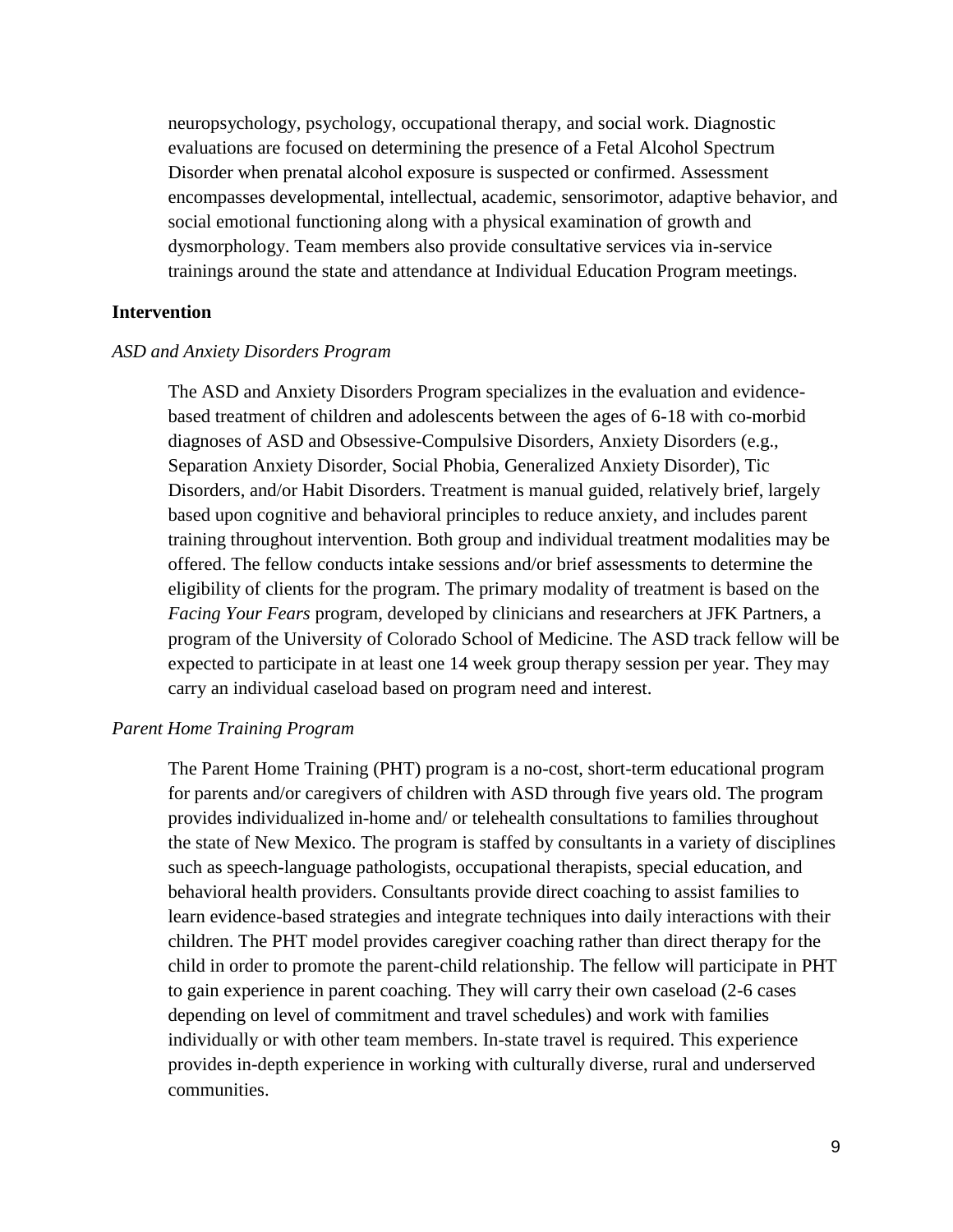## *Project ImPACT*

Project ImPACT is an evidence-based parent-mediated intervention program used to teach social communication skills in a naturalistic setting. Strategies use a blend of developmental and ABA informed strategies. The Project ImPACT team at the CDD consists of an interdisciplinary group of professionals, some who have been certified in the model. Faculty and staff at the CDD have been trained and certified in the use of the model. The team consists of an interdisciplinary group of professionals who provide a 12 week program delivered via telehealth. Fellows will participate in an official Project ImPACT training to learn the model. They will then participate in bi-monthly group supervision and be expected to carry a caseload of 1-2 clients at a time. This is a clinical opportunity only available to psychology trainees at the postdoctoral level.

## **Community-Based Training Experiences**

The AODD offers a range of community-based training opportunities statewide to a variety of audiences: families, non-profit agencies, schools, university classes and groups wishing to train their staff in ASD. The fellow is expected to acquire skills in presenting to a range of audiences through in-person and webinar trainings. The fellow will develop proficiency within their first year in presenting to a range of audiences on core topics pertinent to their field of expertise, such as introduction to ASD, overview of evidence-based practices, and awareness and strategies for social development. In second year of training, they may develop and conduct trainings in specific areas of interest, in coordination with identified areas of need for the community training program. The CDD has traditionally offered a number of conferences such as the Autism Spectrum Disorder Imagine Conference, which takes place biannually. Fellows are encouraged to submit presentations for CDD-sponsored trainings.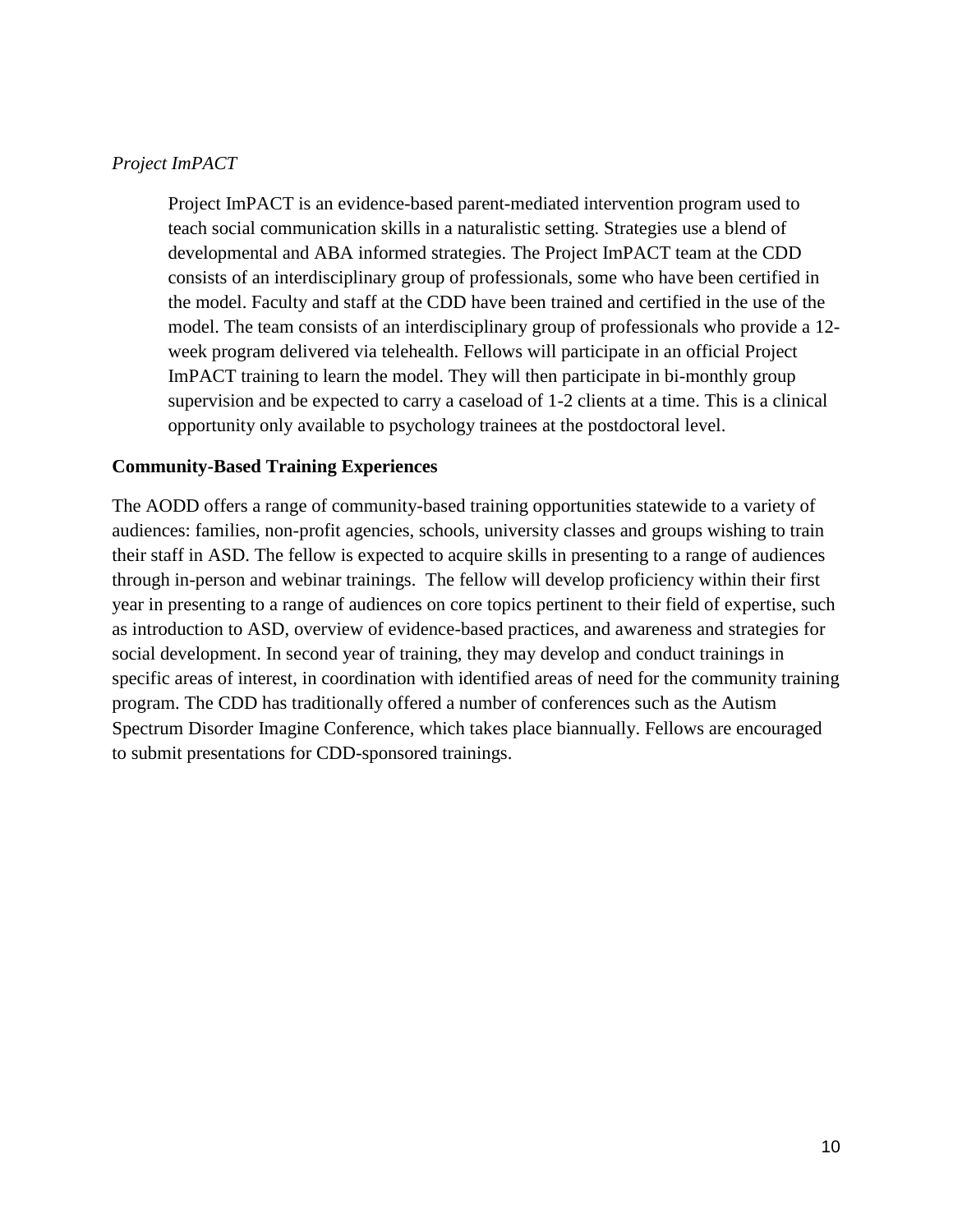# *2. Early Childhood Mental Health*

The postdoctoral psychology fellowship in Early Childhood Mental Health (ECMH) is designed to provide a specialized training experience in early childhood assessment and intervention within a developmentally-sensitive, trauma-informed, and relationship-based framework. Postdoctoral psychology fellows will have opportunities to learn about and practice developmental and relationship-based evaluations for a range of presenting concerns and also receive training in a range of evidence-based, and best practice clinical interventions for young children (ages 0-5) and their families who have experienced trauma, abuse, neglect, or other relationship-based disturbances (e.g., Child Parent Psychotherapy (CPP)).

# **Major Activities Description**

The ECMH fellow will spend most of their time providing services in the Early Childhood Home and Family Services Division at the CDD. The first year of the fellowship will emphasize core experiences in early childhood mental health and development. The focus will be on developing a rich understanding of typical and atypical development in young children as well as providing extensive work with trauma in infants and toddlers. Fellows interested in a second year of training can be provided with more advanced experiences to integrate knowledge and skills more independently and develop leadership skills vital to work with this very young population. Core experiences in assessment and intervention will be selected from the following range of options:

## **Assessment**

## *Early Childhood Evaluation Program*

The Early Childhood Evaluation Program clinic provides developmental and diagnostic evaluations for children birth to three. Children are typically referred from their early intervention providers. Evaluations may screen for ASD and address a range of concerns including medical and environmental issues that may affect development. The evaluation team consists of a psychologist, pediatrician, occupational or physical therapist, and speech and language pathologist. Each team member completes testing in their domain, provides feedback for their domain and the team completes an integrated report provided to the family after the clinic. This clinic is a primary assessment rotation available to fellows during the first year of fellowship with the goal of learning the skills and gaining independence in completing developmental, interdisciplinary evaluations. Second year fellows will continue with increased independence and leadership role.

## *The Early Childhood Mental Health Consultation Clinic*

This consultation clinic operates in conjunction with the Department of Psychiatry's Birth to 5 Clinic, providing medication management and ongoing follow-up to children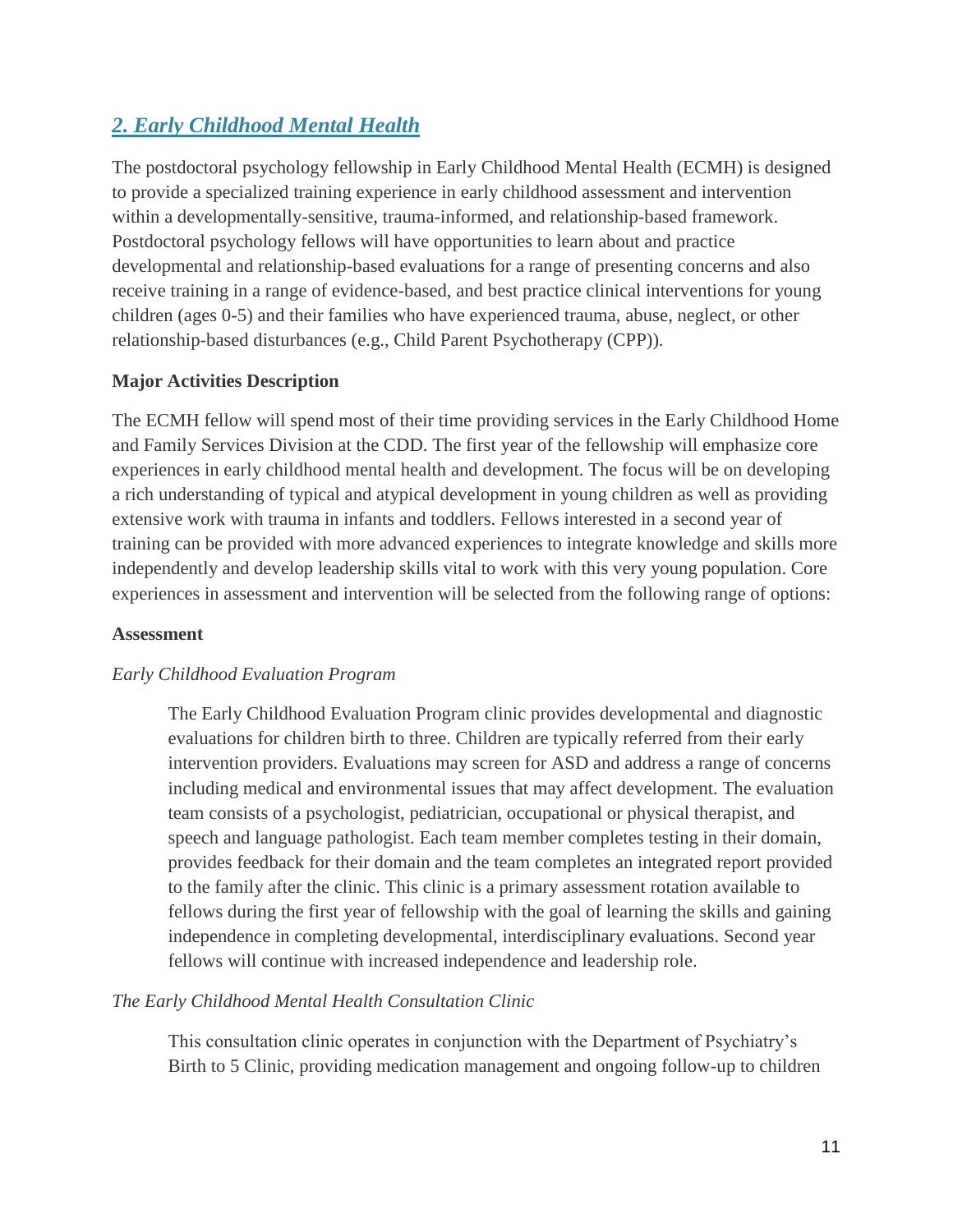and families. Fellows will provide evaluations to children birth to five to better understand the impact of early life experiences, caregiving disruptions and trauma on current development and behavior. Under a licensed Clinical Psychologist's supervision, fellows provide psychological assessment, developmental testing, clinical interviewing, and relational assessment batteries when behavioral, relational, and/or mental health concerns are identified. Short-term consultation to assist families and providers to expand their understanding of the child, support implementation of recommendations, model specific intervention strategies, and support links to additional community services might be included in this extended psychological evaluation service. First year fellows can be involved in evaluation services for this clinic, while fellows in their second year can more fully participate in consultation and evaluation activities.

#### *Prenatal Exposures Clinic*

The Prenatal Exposures Clinic provides diagnostic and consultation services for individuals aged birth through 21 years who have a history of prenatal exposure to alcohol and/or other substances. The multidisciplinary team includes medicine, neuropsychology, psychology, occupational therapy, and social work. Diagnostic evaluations are focused on determining the impact of prenatal exposure to substances, or presence of a Fetal Alcohol Spectrum Disorder when prenatal alcohol exposure is suspected or confirmed. Assessment encompasses developmental, intellectual, academic, sensorimotor, adaptive behavior, and social emotional functioning along with a physical examination of growth and dysmorphology. Team members also provide consultative services via in-service trainings around the state and attendance at Individual Education Program meetings. This serves as an elective clinic for the second year of fellowship.

#### *FOCUS*

The UNM FOCUS Program is an integrated family medical home and early intervention (IDEA Part C) program that serves families from birth to three. The majority of these children and families also present with concurrent environmental risk factors, and many of the children served endure multiple caregiving disruptions and/or overt neglect and abuse. Caregivers served by the program have similar complex trauma and substance use history. The early intervention services provided include home-based service coordination/case management and developmental services, which may include speech/language, physical, and occupational therapy, depending on the developmental needs of the child. In collaboration with the Early Childhood Mental Health Service at the CDD, the program also provides clinical assessment and treatment of parental functioning and dyadic/caregiver-child interaction of families. The assessment and treatment services use evidence-based models of treatment and assessment deeply grounded in an Infant Mental Health and trauma-informed theoretical framework.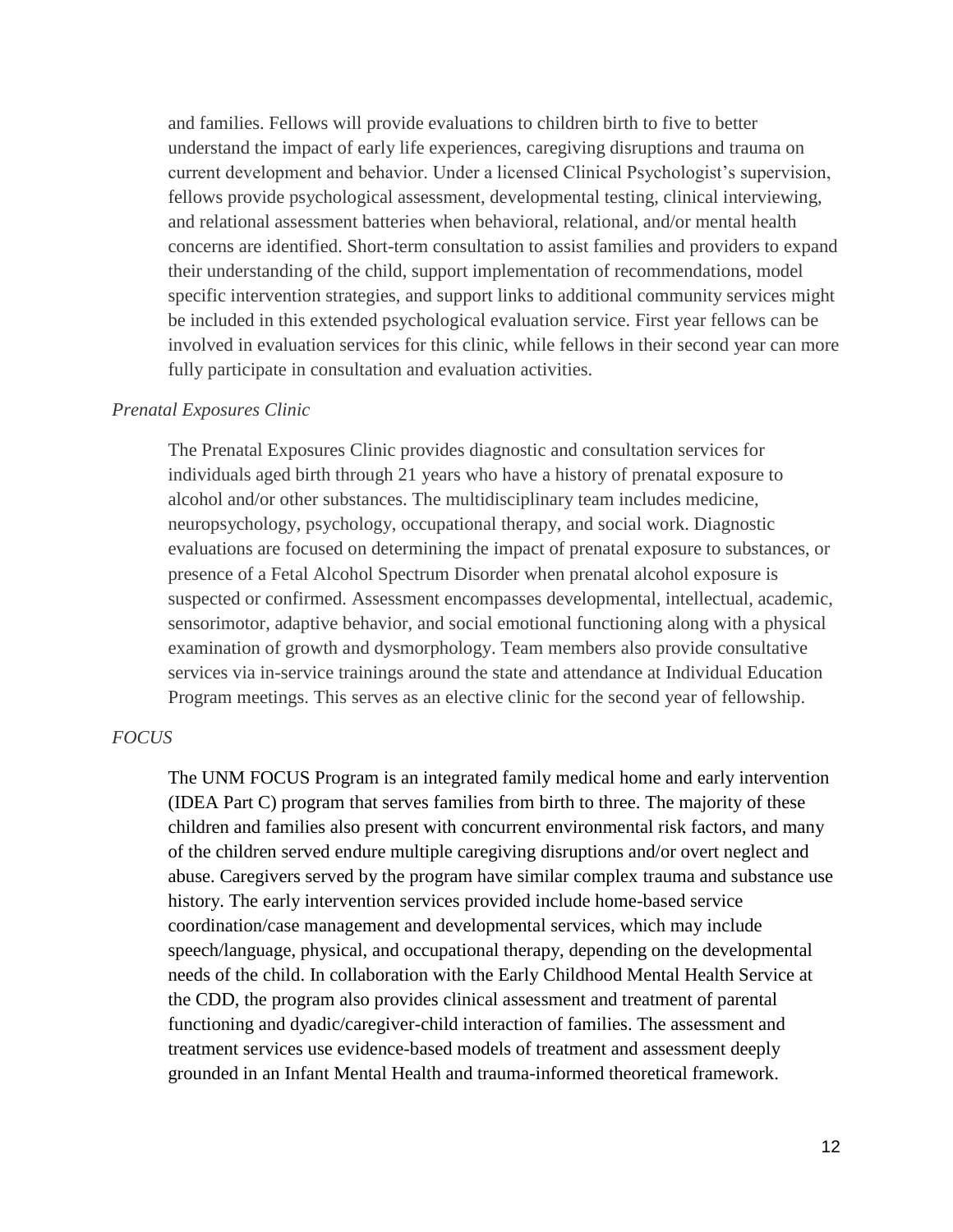Medical services provided by the program include both adult and pediatric care of any family member (caregiver, enrolled child, and siblings) involved in the program, buprenorphine replacement therapy for caregivers struggling with opiate addiction, and psychiatric consultation.

Working as part of an interdisciplinary team, the fellow provides infant-parent and child/family psychotherapy services for children/families. Most services are provided in the family home, and the fellow must be comfortable with a home visitation model. The fellow will have the opportunity to learn and practice evidence-based models including Child Parent Psychotherapy, interaction guidance, and other intervention models consistent with an attachment and infant/ early childhood mental health theoretical perspective. Opportunities to work within the medical clinic is also available to postdoctoral fellows who have interest. As part of the interdisciplinary medical team, trainees will have the opportunity to provide short-term consultation and intervention support to families seen in the clinic and support the medical team in situations that are emergent in nature, such parental mental health crisis and/or child/caregiver safety concerns.

## **Intervention**

#### *Early Childhood/Infant Mental Health Services*

Fellows provide early childhood assessment and treatment services for children birth to five who have experienced abuse, neglect, trauma, or attachment disruptions. The majority of referred children and families present with concurrent environmental risk factors and trauma exposure, and many of the children served have endured multiple caregiving disruptions and/or overt neglect and abuse. Families served are referred through CDD assessment clinics, community providers, or through the UNM FOCUS Program (a Part C Early Intervention provider serving infants and toddlers birth to three years old who have been prenatally exposed to drugs and alcohol and their families). An additional sub-group of families are referred by Child Protective Services (CPS) for relationship-based assessments and trauma-informed IMH treatment to children and families involved with CPS, and there are opportunities for the fellows to work with these more involved families requiring intensive and ongoing services in conjunction with staff therapists.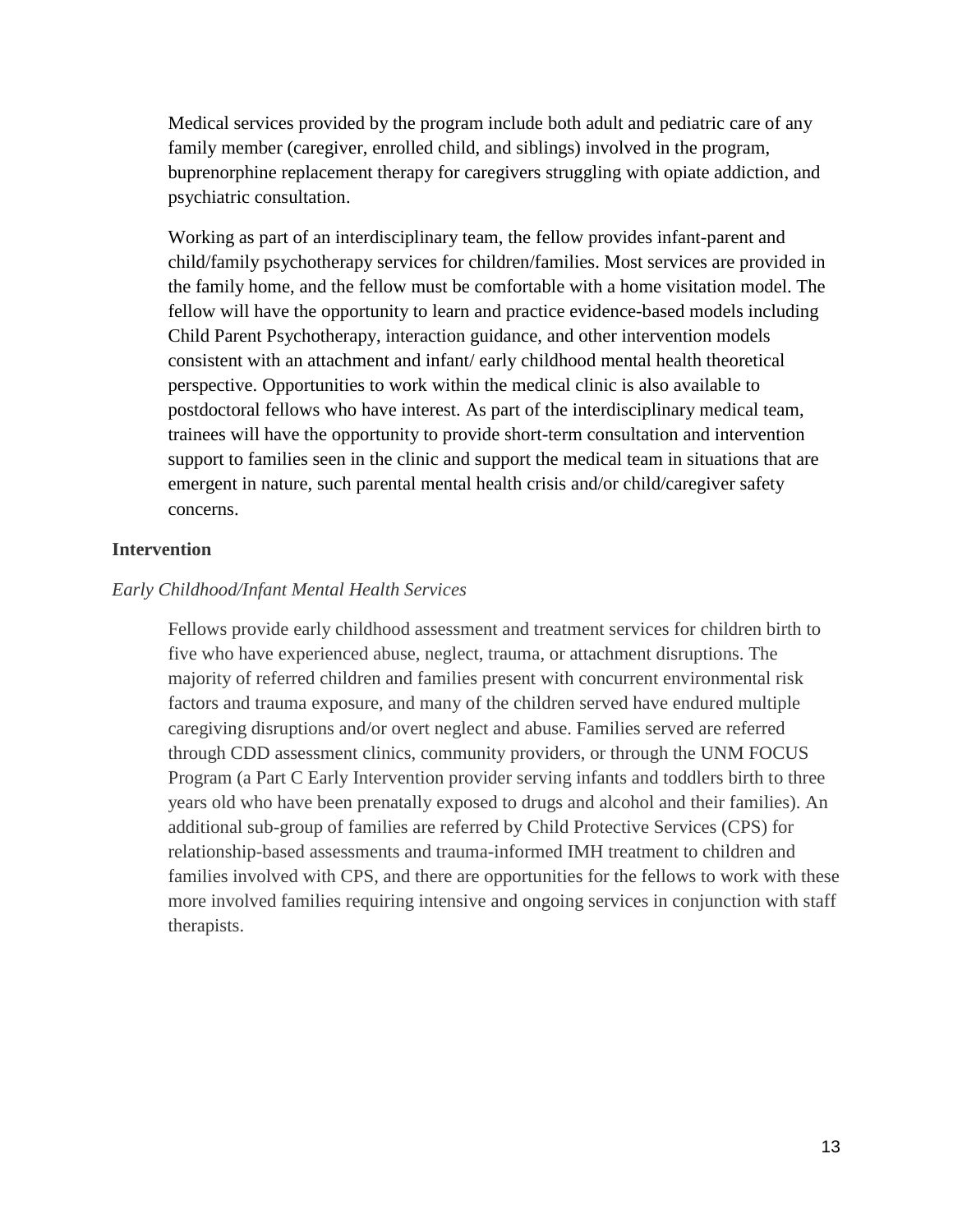## **FELLOWSHIP EXPERIENCES**

### **Leadership Education in Neurodevelopmental and Related Disabilities Program**

A core component of the psychology fellowship program is enrollment and completion of the New Mexico Leadership Education in Neurodevelopmental and Related Disabilities program (NM LEND). This certificate program trains professionals "for leadership roles in providing health and related care." The NM LEND trainees develop "knowledge and experience in neurodevelopmental and related disabilities including autism, family centered, culturally competent care, and interdisciplinary and leadership skills."

NM LEND long-term trainees complete 300 hours or more of interdisciplinary leadership training. The NM LEND training includes didactic seminars, leadership training and projects, mentored clinical experiences, research, family/trainee matches and hands-on training in public policy. All NM LEND trainees complete a set of requirements in the areas of interdisciplinary leadership, clinical, research, family, and public policy. The NM LEND seminars occur Fridays at the CDD from 8:30am-4:30pm during the Fall and Spring UNM semesters (approximately 33 weeks) on topics related to neurodevelopmental disabilities, leadership, research, public health, and family-centered and culturally competent care. Postdoctoral psychology fellows who do not already have a LEND certificate from previous training will be required to complete 300 hours of NM LEND. Postdoctoral psychology fellows who have previously graduated from a LEND program will still be required to participate in certain aspects of NM LEND. The involvement may be tailored to the experience and interests of the trainee and will be determined in a meeting with the LEND Director and Director of Postdoctoral Psychology Fellowship. Each fellow's tailored LEND experience will be included in their Supervision Plan (see below). For more information and descriptions regarding NM LEND curriculum and activities, visit [http://www.cdd.unm.edu/nmlend/.](http://www.cdd.unm.edu/nmlend/)

## **Didactics**

The CDD Postdoctoral Psychology Fellowship offers a Psychology Didactic series throughout the first year of training. Didactics are held on the first Monday of the month for 2 hours. The didactic series is designed to provide advanced training in the competency areas of assessment, intervention, cultural competence, ethics and professionalism, and interdisciplinary training. The didactics are specifically relevant to the unique setting in which the fellows work (e.g., culturally and linguistically diverse New Mexico population). Interdisciplinary CDD faculty and staff provide didactics to promote the knowledge and leadership of our fellows in the context of their daily work. All fellows, regardless of their previous experience in the LEND are welcomed to join any LEND didactics in any year of their training. As noted above, LEND didactics are held every Friday of the UNM semester. LEND didactics focus on neurodevelopmental disability, cultural and linguistic competence, family centered care, leadership and advocacy. Fellows will be expected to participate in at least 2 hours of in-person NM LEND didactic per month.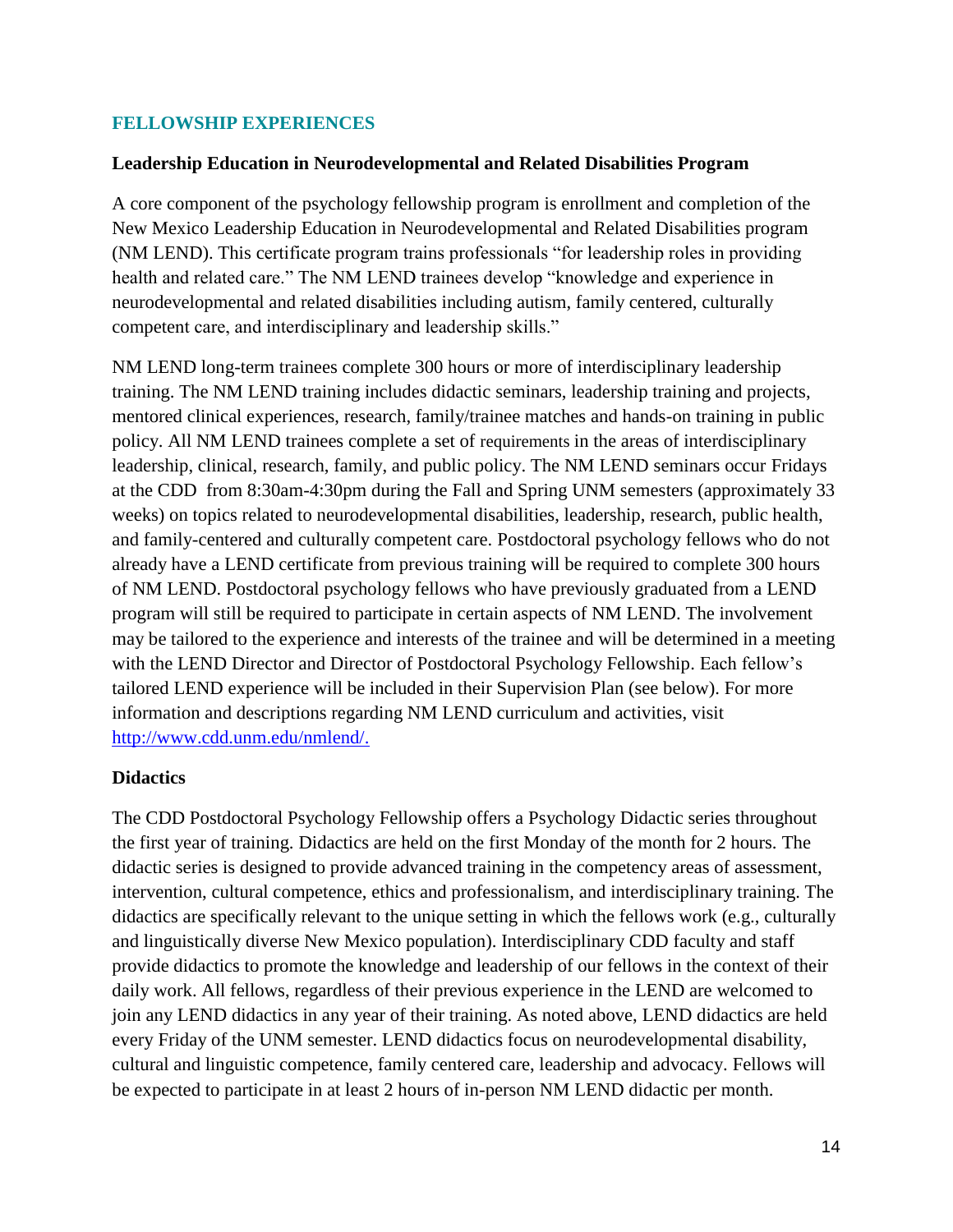In collaboration with UNMH Department of Psychiatry and Behavioral Sciences, faculty offer a quarterly Professional Development Didactic seminar. The seminar meets a minimum of 4 times per year for 2 hours. Topics include leadership, licensure, issues related to general psychology and preparation for becoming a professional psychologist in an academic medical center. This seminar series includes psychology postdoctoral fellows from other divisions across UNM and offers CDD fellows to network with peers.

The CDD as an organization is committed to interdisciplinary professional development. Many of the divisions at the CDD continually offer trainings for professionals and community members. Fellows at the CDD are encouraged to attend any training that is offered throughout the year. For example, the Autism and Other Developmental Disabilities division offers a biannual autism Imagine Conference, where fellows may present and/or attend.

# **Clinical Supervision**

The CDD psychology faculty consists of licensed, doctoral level psychologists and neuropsychologists at the UNM CDD. Faculty hold academic appointments within the Department of Pediatrics at the University of New Mexico School of Medicine. Some faculty also hold secondary appointments in the Department of Psychiatry and Behavioral Services at UNMH. Supervision is consistent with a fellow's training activities, to provide an intensive, advanced, and substantive specialty practice learning experience while maintaining appropriate responsibility for clinical services and professional responsibilities.

Postdoctoral psychology fellows have access to ample supervision during both the first and second year of training. Supervision time is regularly scheduled and sufficient relative to the fellow's professional responsibility. **At a minimum, both first and second year fellows will receive two hours per week of regularly scheduled, individual face-to-face or telesupervision in the specialty track.** In addition to supervision, fellows will participate in trackspecific learning activities, which may include group supervision, case conference and consultation with interdisciplinary staff. Interdisciplinary assessment clinics include pre- and post- staffing meetings with interdisciplinary team members. Learning activities typically add up to two additional hours per week. Each fellow shall have a minimum of two supervisors during any one training year. Fellows have access to supervisor consultation and intervention in emergencies.

# **Supervision Plan**

A postdoctoral fellow's skills, interests, and learning goals are assessed at the beginning of each training year. Fellows develop a Supervision Plan in conjunction with the training director and primary supervisors. Additionally, fellows may select a mentor within the first three months of fellowship, who will provide additional professional development guidance and career mentorship.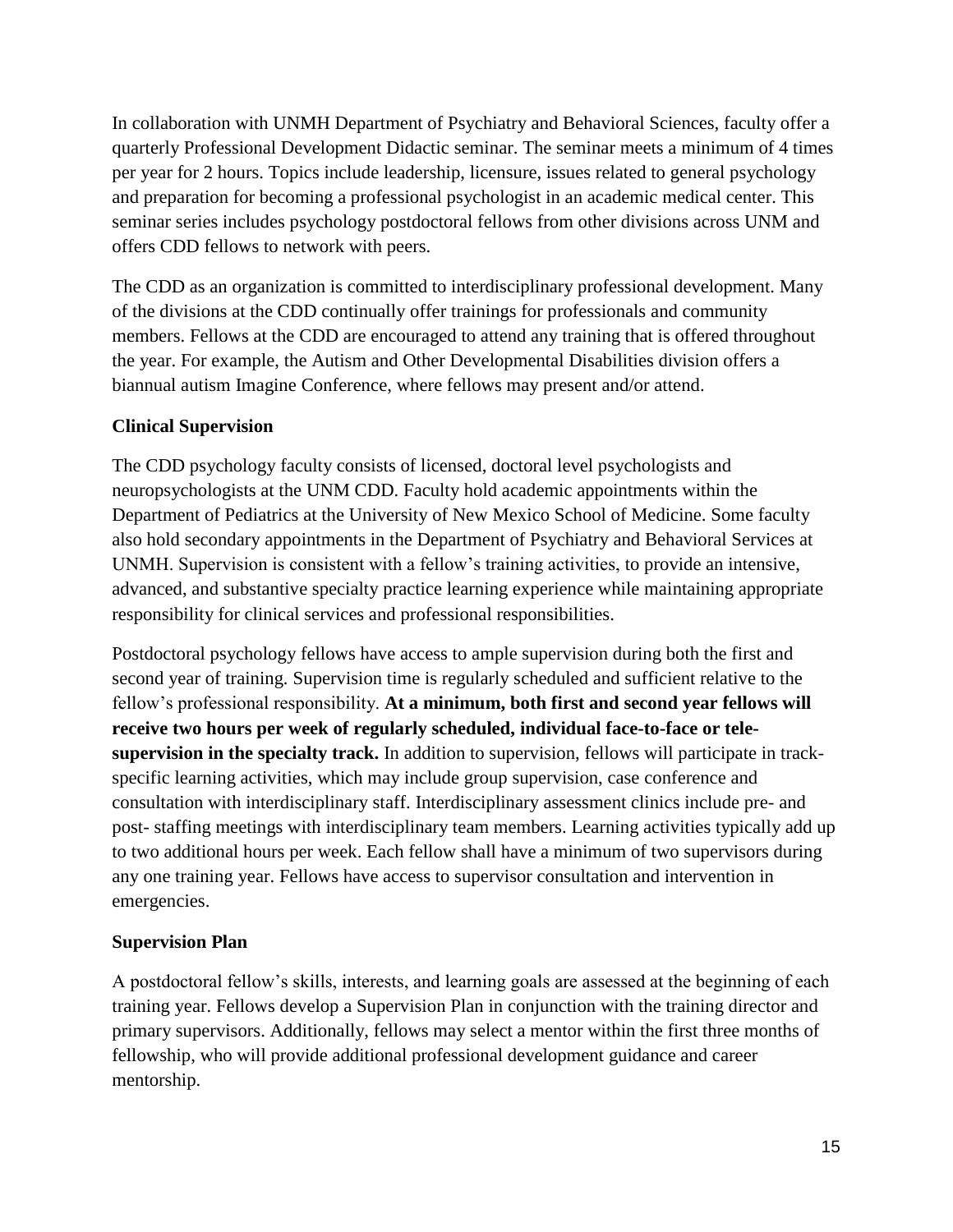## **Research**

Postdoctoral psychology fellows at the CDD are encouraged to be active participants in researchrelated activities. Although there are no requirements for publication during the fellowship, trainees are strongly encouraged to engage in activities that promote the advancement of their research skills. Fellows are expected to be up-to-date with the current literature in their respective field of study. Opportunities for participation in on-going research may be available with CDD faculty or in collaboration with UNMH faculty.

## *Navajo Birth Cohort Study*

The Navajo Birth Cohort Study (NBCS) is a prospective birth cohort study designed to better understand the relationship between heavy metal exposures and children's development. It is part of the Environmental influences on Child Health Outcomes (ECHO) program, a large NIH funded program that includes approximately 80 cohorts with a goal of enrolling 50,000 children. In addition to metals, environmental exposures include social, behavioral, chemical, and physical aspects of the environment. NBCS follows children and mothers prenatally through age 7. This includes comprehensive neurodevelopmental evaluations of children at age 4 and 7 at several sites on and near the Navajo Nation. A fellow may inquire about participation in this project.

## **Supervision Experience**

The Interdisciplinary Training Clinic (ITC) is comprised of interdisciplinary faculty and staff from the ASEC and ECEP clinics. The goal of the ITC is to provide an interdisciplinary training experience for a variety of learners. Fellows in the second year will have the opportunity to supervise pre-doctoral psychology interns in the ITC. Fellows will supervise 1-2 interns who complete comprehensive diagnostic interdisciplinary evaluations in their respective clinic rotations. Fellows and interns will conduct developmental/diagnostic evaluations for young children referred for concerns about developmental or neurodevelopmental disabilities including Autism Spectrum Disorder. The ITC will provide a supportive training environment to foster interdisciplinary teaming and learning.

## **Evaluation Process**

Each fellow's progress is regularly assessed, within formal evaluations during each six-month period. Supervisors evaluate progression toward learning goals and objectives. The evaluation process is comprised of a combination of self-assessment, primary supervisor assessments, and overall progression within the specified Supervision Plan by the training director. The CDD Postdoctoral Psychology Fellowship Program has Due Process and Grievance Procedures in place. Fellows must successfully complete the first year of fellowship in order to continue in a second year of training.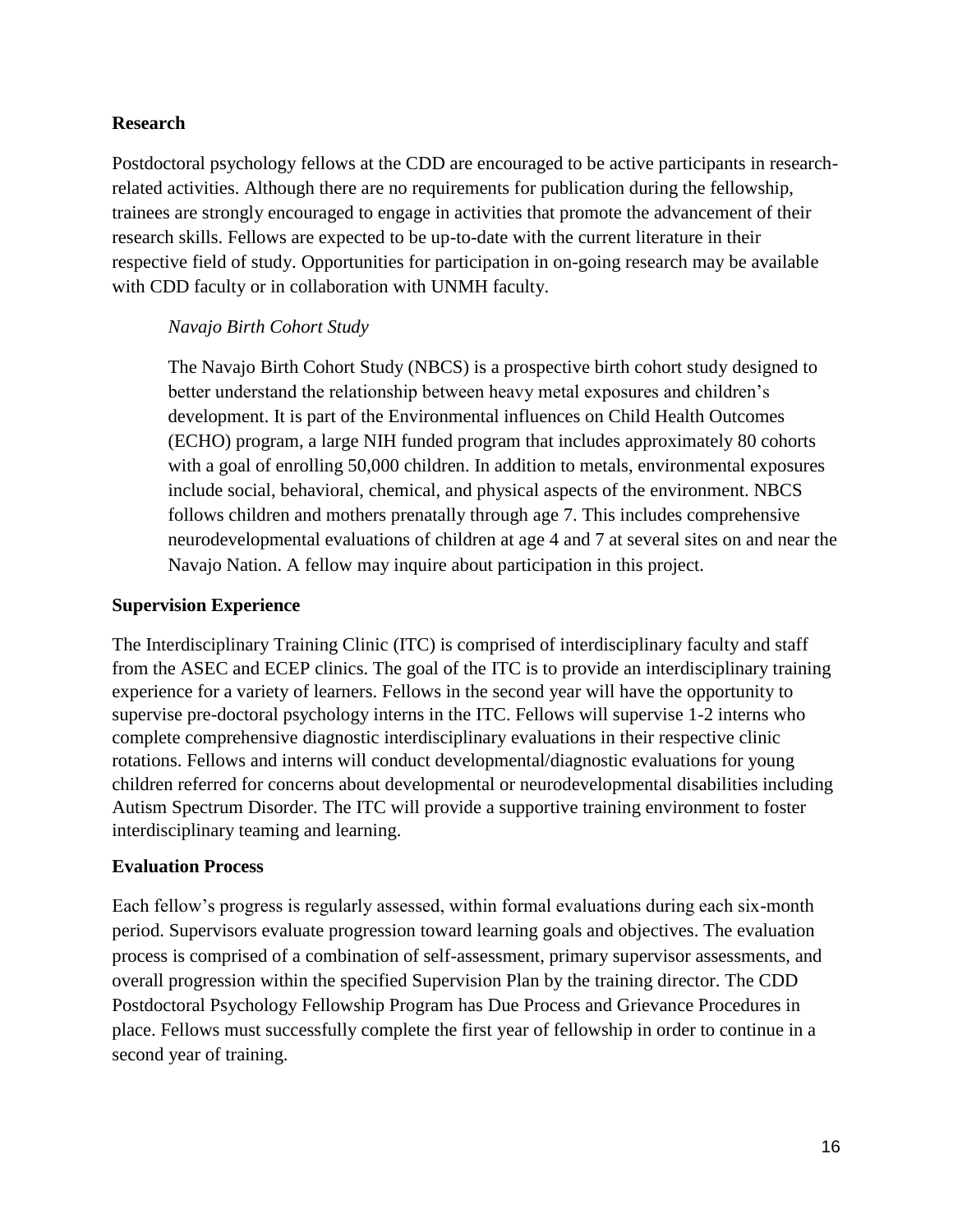# **FELLOWSHIP APPLICATIONS**

## **Admission Requirements**

- Completion of all doctoral degree requirements from an American Psychological Association (APA) or (Canadian Psychological Association (CPA) accredited PhD or PsyD program in Clinical, Counseling, or School Psychology.
- Successful completion of an APA accredited psychology internship.
- Sufficient training in child clinical, developmental or pediatric psychology is expected to be able to optimally benefit from the training experiences offered.
- Applicants must complete all doctoral degree requirements and the doctoral degree must be conferred on the official transcript prior to the start date.

The CDD is committed to the recruitment of culturally and ethnically diverse employees. Applicants who are bilingual Spanish-speaking, as well as all other qualified applicants, are encouraged to apply.

# **Application Process**

To apply, please submit application materials directly to Sylvia J. Acosta, PhD at [syacosta@salud.unm.edu.](mailto:syacosta@salud.unm.edu) Application materials include:

- letter of interest
- $\bullet$  curriculum vitae (CV)
- de-identified sample evaluation report
- three letters of recommendation

## **Anticipated Salary**

\$50,000

## **Benefits**

The postdoctoral fellowship is a fulltime (12-month, 40+ hour per week) paid position with a competitive salary and benefits and leave time. The fellow is subject to the UNM credentialing process.

## **Application Deadline**

For best consideration, apply by December 15, 2021.

# **Anticipated\* Start Date**

September 6, 2022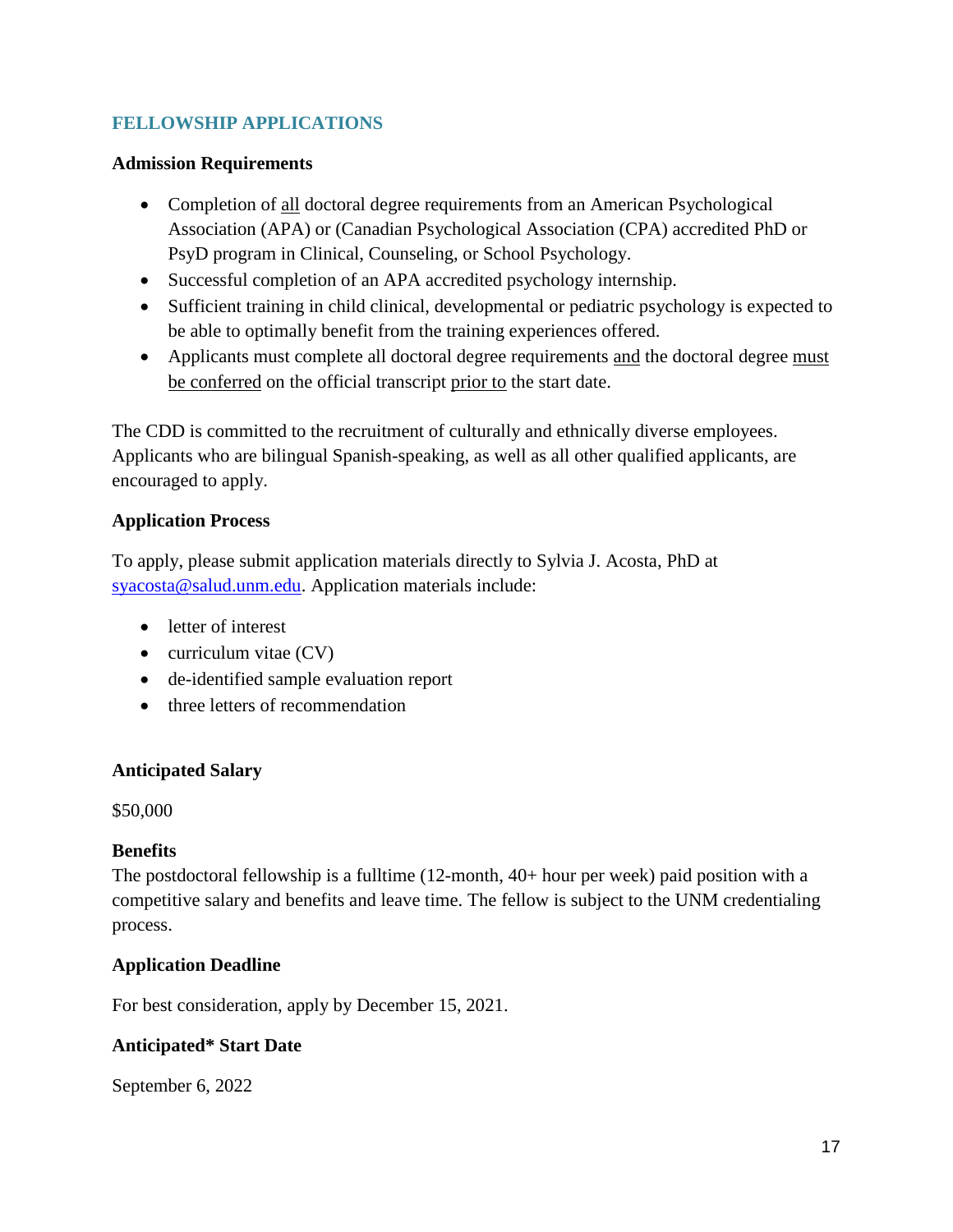\*The candidate's doctoral degree **must be conferred** prior to the start date in order to begin the fellowship program.

# **Website**

[http://www.cdd.unm.edu/PsychPF/index.html.](http://www.cdd.unm.edu/PsychPF/index.html)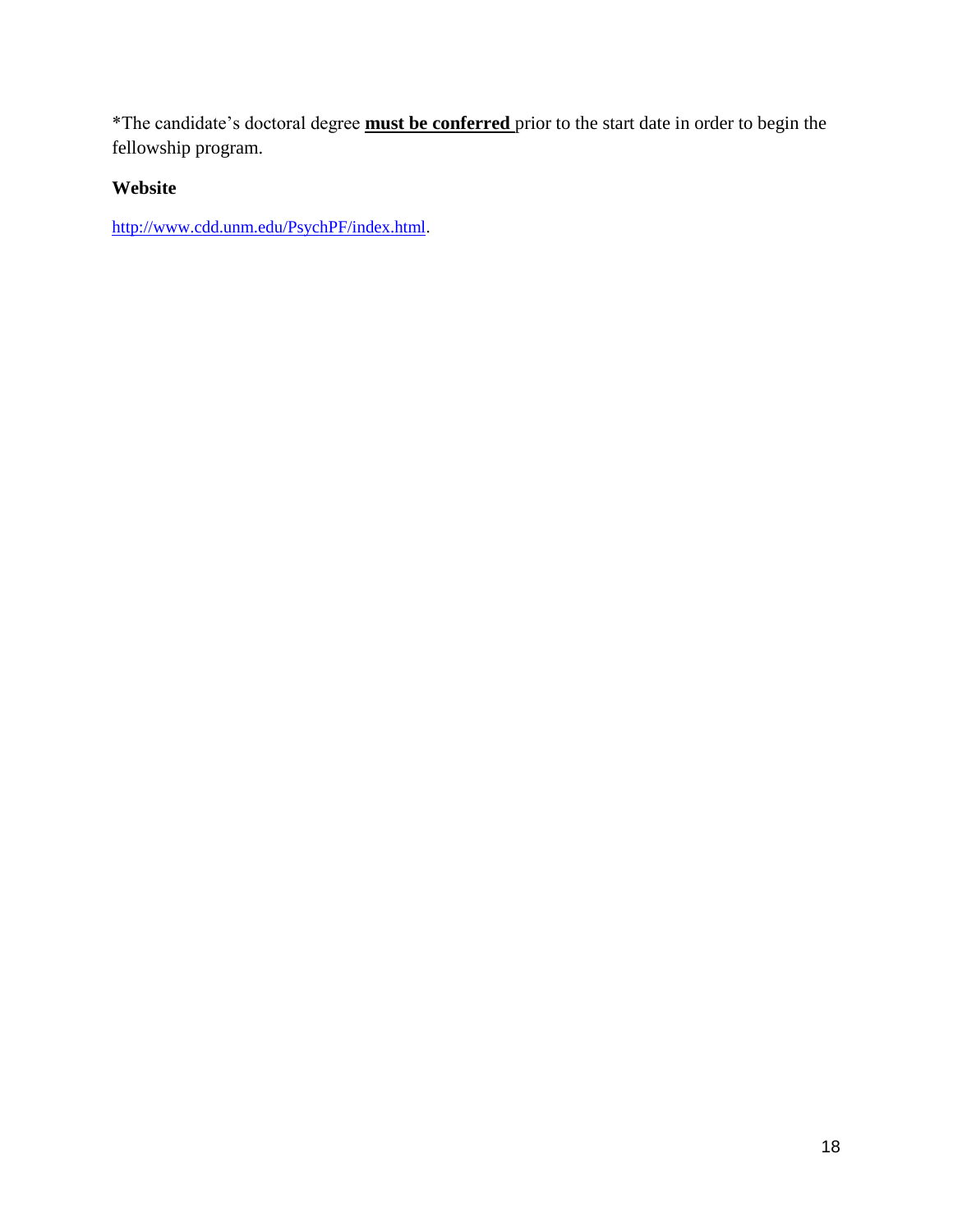# **CDD PSYCHOLOGY FACULTY SUPERVISORS**

**Sylvia J. Acosta, PhD** (Colorado State University). Associate Professor, Center for Development and Disability, Department of Pediatrics; Director of Psychology Training; Manager for the Parent Home Training Program. NM LEND Psychology Faculty. Expertise/Interests: Diagnostic assessment of children and adolescents with developmental and behavioral health issues including ASD; Child and Family Therapy; Parent Training for children with behavioral disorders or ASD; Multicultural issues in child assessment and treatment. Bilingual and bicultural provider (English and Spanish).

**Marybeth A. Graham, PhD** (University of Notre Dame). Assistant Professor, Center for Development and Disability, Department of Pediatrics. Bilingual provider (English and Spanish). Expertise/Interests: Assessment and diagnosis of children with ASD; Trauma-informed delivery of service and interventions for children and families chronically at risk; Assessment and treatment of severely and chronically mentally ill populations; Provision of individual, family, marital, group therapy across the lifespan; multicultural issues in treatment and assessment.

**Dina E. Hill, Ph.D.** (University of New Mexico). Associate Professor, Department of Psychiatry and Behavioral Science. Expertise/Interests: Pediatric Neuropsychology, Assessment of children with neurodevelopmental disorders, including learning disorder, Attention-Deficit/Hyperactivity Disorders, and Intellectual Disabilities. Diagnosis and evaluation of children with prenatal alcohol exposure/Fetal Alcohol Spectrum Disorders (FASD). Diagnosis and assessment of children with genetic disorders/syndromes. Pediatric neuroimaging research.

**Michele Iemolo, PsyD., BCBA, R-DMT** (Carlos Albizu University). Assistant Professor, Center for Development and Disability, Department of Pediatrics. Expertise/Interests: Diagnosis and assessment of individuals with Autism Spectrum Disorder; Applied Behavior Analysis (ABA) interventions and program development for individuals with developmental disabilities and psychiatric conditions; Functional Behavior Assessments (FBA) and development of Positive Behavior Intervention Plans (PBIP), Parenting Training; Mindfulness Based Stress Reduction (MBSR), and Creative Art Therapy (i.e., Dance/Movement Therapy; DMT).

**Peggy MacLean, PhD** (University of New Mexico). Associate Professor, Center for Development and Disability, Department of Pediatrics. Expertise/ Interest: Infant and Early Childhood Mental Health Assessment; Dyadic Treatment Models; Attachment Difficulties, Regulatory Disorders and Neurobiological Vulnerability in Young Children. Research focus is on the neurodevelopmental and socio-emotional outcomes of young, high-risk children (e.g., preterm birth, prenatal substance exposure), and the potential factors influencing these outcomes with the overall aim of better identifying possible areas of early intervention.